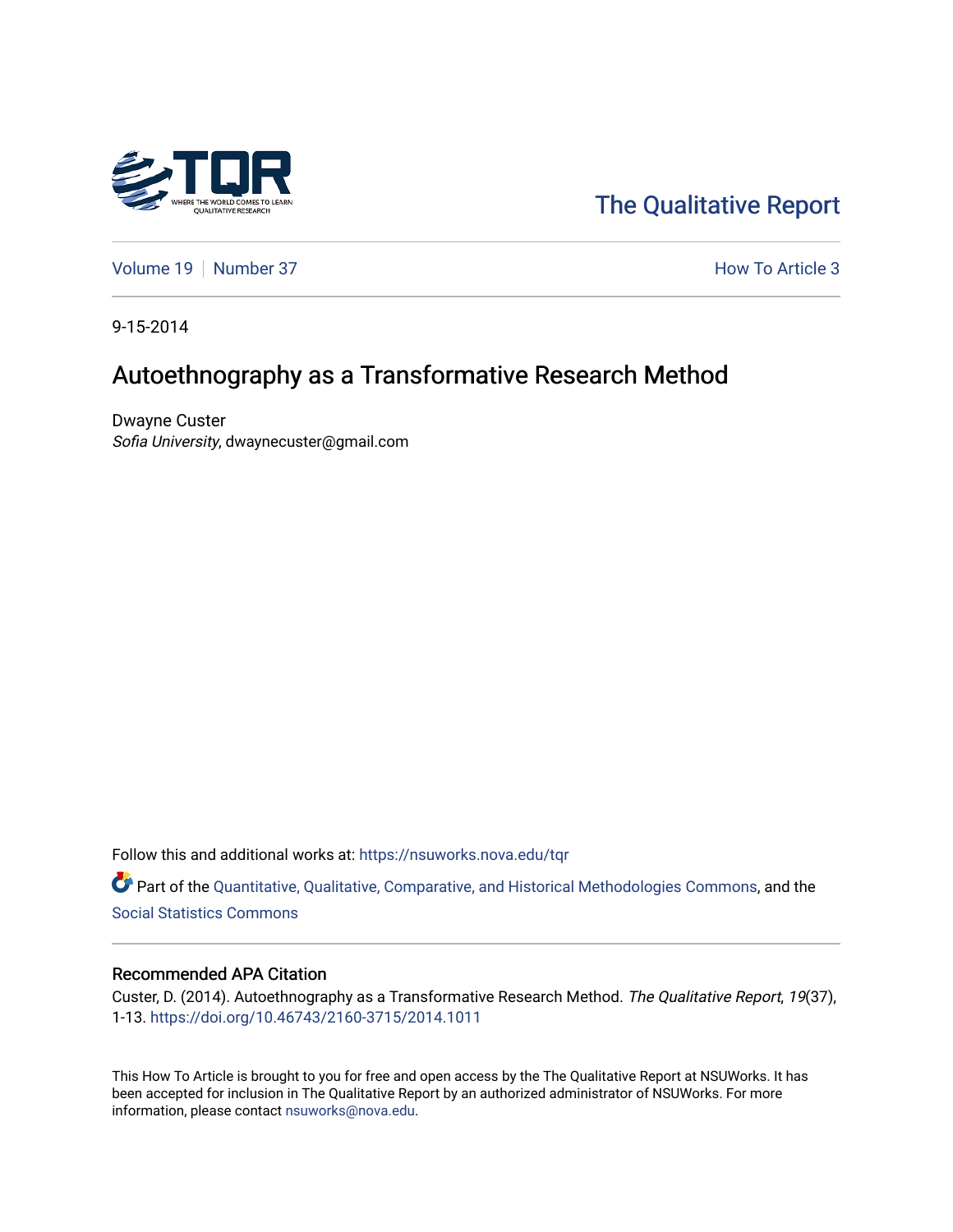

## Autoethnography as a Transformative Research Method

## Abstract

Autoethnography is a qualitative, transformative research method because it changes time, requires vulnerability, fosters empathy, embodies creativity and innovation, eliminates boundaries, honors subjectivity, and provides therapeutic benefits. This article discusses these seven lenses using select passages from "Jesus Christ and Reese's Peanut Butter Cups: A Narrative on Homosexual Identity, Spirituality, and Human Development" (an unpublished manuscript) written in 2013.

## Keywords

autoethnography, reflexivity, transformative, qualitative research, education

## Creative Commons License



This work is licensed under a [Creative Commons Attribution-Noncommercial-Share Alike 4.0 License](https://creativecommons.org/licenses/by-nc-sa/4.0/).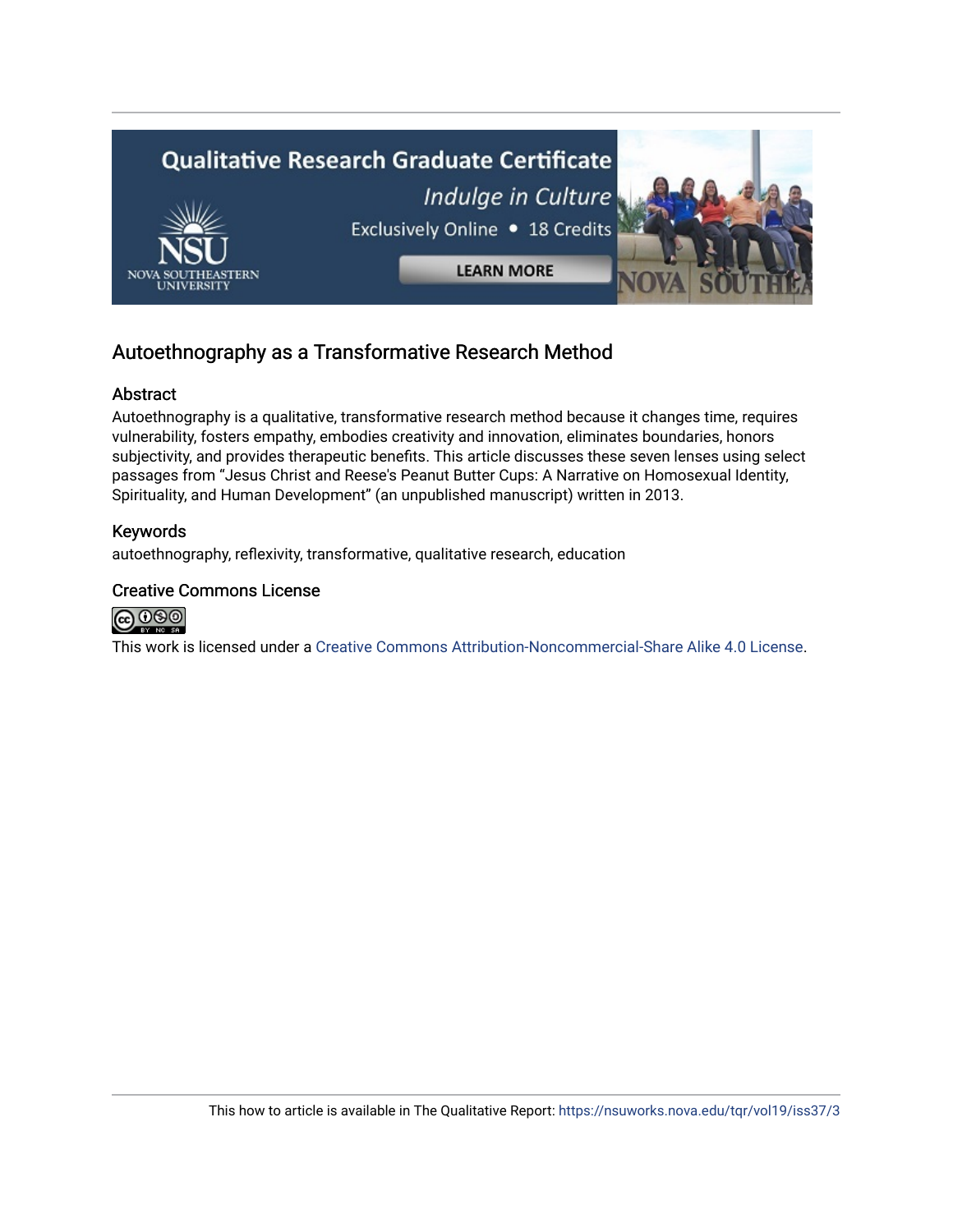

*The Qualitative Report* 2014 Volume 19, How To 21, 1-13 http://www.nova.edu/ssss/QR/QR19/custer21.pdf

## **Autoethnography as a Transformative Research Method**

Dwayne Custer

Sofia University, Palo Alto, California, USA

*Autoethnography is a qualitative, transformative research method because it changes time, requires vulnerability, fosters empathy, embodies creativity and innovation, eliminates boundaries, honors subjectivity, and provides therapeutic benefits. This article discusses these seven lenses using select passages from "Jesus Christ and Reese's Peanut Butter Cups: A Narrative on Homosexual Identity, Spirituality, and Human Development" (an unpublished manuscript) written in 2013. Keywords: autoethnography, reflexivity, transformative, qualitative research, education*

## **The Journey Begins: Falling Into Autoethnography**

Several months ago I began a journey. The journey was a personal adventure into my subconscious in an effort to understand and find closure with certain traumatic events from my past, but what started out as a simple story quickly became a full-fledged research project centered around embodied writing, performance, and autoethnography. The final product later came to be known as "Jesus Christ and Reese's<sup>TM</sup> Peanut Butter Cups: A Narrative on Homosexual Identity, Spirituality, and Human Development" ("JCRPBC"; Custer, 2013). At first, the method I chose to use for this article was foreign to me, but as I immersed myself in the existing literature and reflected upon my style of writing, I came to know and embrace autoethnography.

Autoethnography is a style of autobiographical writing and qualitative research that explores an individual's unique life experiences in relationship to social and cultural institutions. Carolyn Ellis in the *Handbook of Autoethnography* describes this powerful qualitative method eloquently.

… autoethnography is not simply a way of knowing about the world; it has become a way of being in the world, one that requires living consciously, emotionally, reflexively. It asks that we not only examine our lives but also consider how and why we think, act, and feel as we do. Autoethnography requires that we observe ourselves observing, that we interrogate what we think and believe, and that we challenge our own assumptions, asking over and over if we have penetrated as many layers of our own defenses, fears, and insecurities as our project requires. It asks that we rethink and revise our lives, making conscious decisions about who and how we want to be. And in the process, it seeks a story that is hopeful, where authors ultimately write themselves as survivors of the story they are living. (Jones, 2013, p. 10)

The process of autoethnography can uncover many different feelings within the writer. It can be joyful, sad, revealing, exciting, and occasionally painful. Diana Raab (2013) writes, "Because many autoethnographical studies relate to painful experiences, the researcher may encounter difficult moments during the course of the research and writing" (p. 14). Not only does an individual have to face their own pain, often times they are exposed to the pain and anguish of other people who have experienced similar circumstances. It is not an easy task to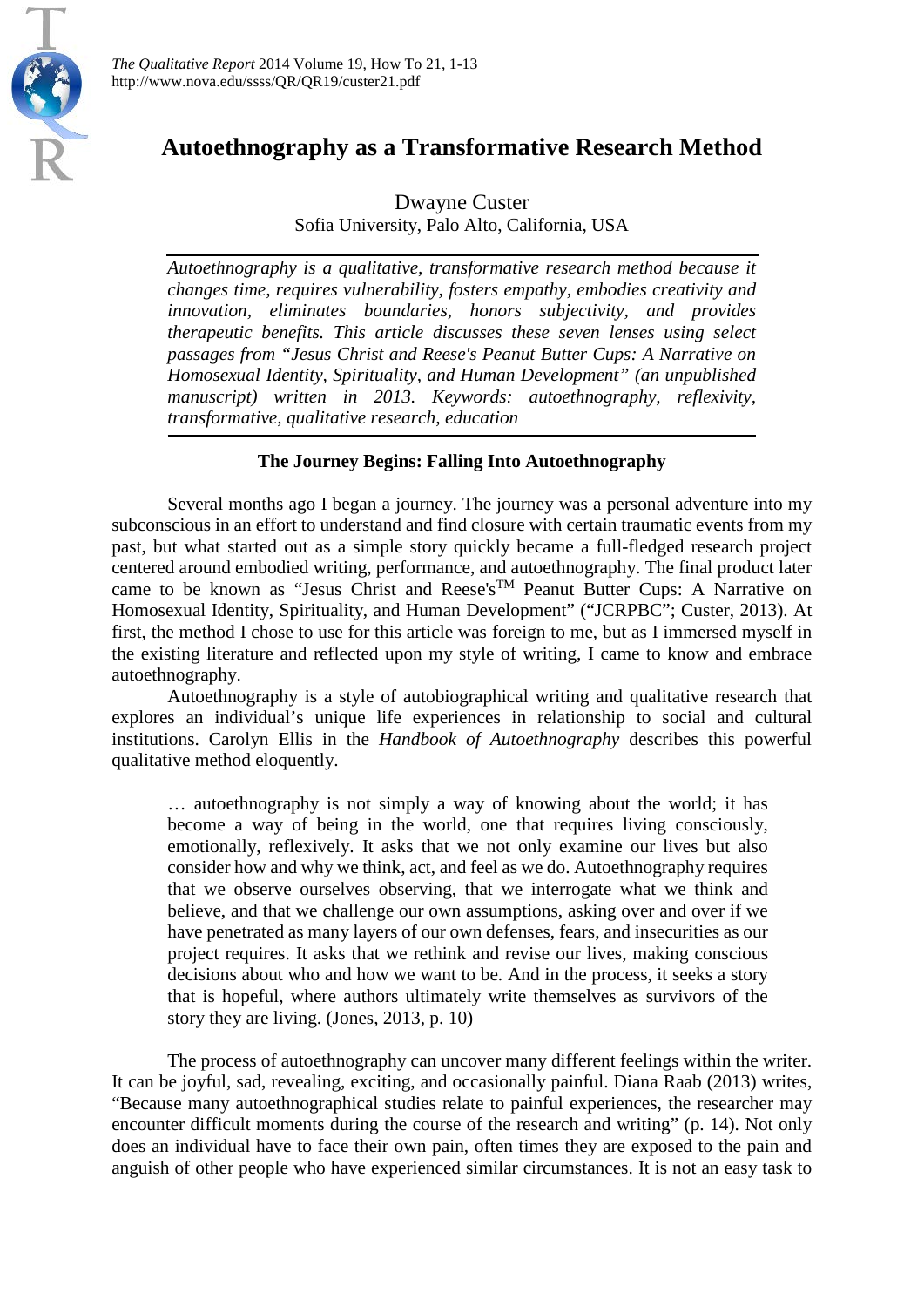relate to who we were in the past and understand how that translates into our identity today, but it is worth the effort in order to reap the rewards of reflexivity and introspection. This "looking into the mirror" requires radical honesty with oneself with the need to be forgiving, compassionate, and understanding, and find meaning from horrific, painful, or troubling events. Sell-Smith and Lax (2013) state, "It was important for me to find meaning in my experiences of pregnancy loss…a common theme in my life" (p. 8).

My own experiences initially revealed five lenses about autoethnography as a research method that evolved and transformed over time as I feasted on the writing of other people. I have reinterpreted these lenses and included two new ones that revealed themselves through additional reflection. This article discusses autoethnography as a transformative research method by highlighting those seven lenses. In addition, it integrates examples of personal narrative from my life utilizing text from "Jesus Christ and Reese's<sup>TM</sup> Peanut Butter Cups" (Custer, 2013), and incorporates examples of the benefits of applying autoethnography in professional situations.

#### **Lens 1: Autoethnography Changes Time**

Autoethnography can radically alter an individual's perception of the past, inform their present, and reshape their future if they are aware and open to the transformative effects. Much of the process of autoethnography revolves around the idea of time and space. Time, as a linear procession of past, present, and future increments of experience, undergoes a metamorphosis. It becomes a dance without boundaries. Space includes all of the elements that an individual utilizes to construct their identity. Those elements can be corporeal objects (e.g. their body, a house, a loved one, etc.) or non-corporeal manifestations (e.g. beliefs, personality traits, ideas, etc.). Our perspective of these two factors can fundamentally alter the view we have of our lives.

Throughout the process of writing my own narrative, I was often reminded of the shifting sands of time and space. The circumstances of my youth have been reshaped and reformed many times over the last few decades. The subjective nature of memory allows me to hold it in my mind, move it around, and see it from many different angles. Nancy Mangano Rowe (2009) refers to this concept as "space-time dimensions of movement" (p. 127). In reference to sandplay and other expressive arts therapy like autoethnography, she writes that those who use these methods "understand the significance of moving through time and space in the healing process" (p. 127).

Many of the experiences we participate in or witness during our lifetimes generally are positive in their effect on our psychological and emotional wellbeing; however, for every positive event there are just as many situations that are debilitating, traumatic, and even horrific to recall. Autoethnography assumes that the writer has allowed him or herself the freedom to enter into these situations again in order to write and share them with the world. This freedom comes with a cost—that cost is the necessary reformation of the way we view something that we have experienced. For example, in order for me to write about pedophilia, suicide, homophobia, and religious bigotry, I had to make a pact with myself to be willing to see the kaleidoscope of possibilities contained in each issue (radical honesty and truth). I had to redirect emotion and energy in order to place myself within the context of the circumstances over and over again. Rowe (2009) emphasizes that "this energy can profoundly change the internal psychological complexes that result in changes in the external world as well" (p. 122).

So what occurred as I wrote about myself in a different time and place over 30 years ago? In a nutshell, I was able to view my life as if I were filming a movie. Imagination gave me the opportunity to move stage props around, redress characters, alter the emotional impact of spoken lines, recreate the dynamic between individuals, lighten the mood or make it heavier,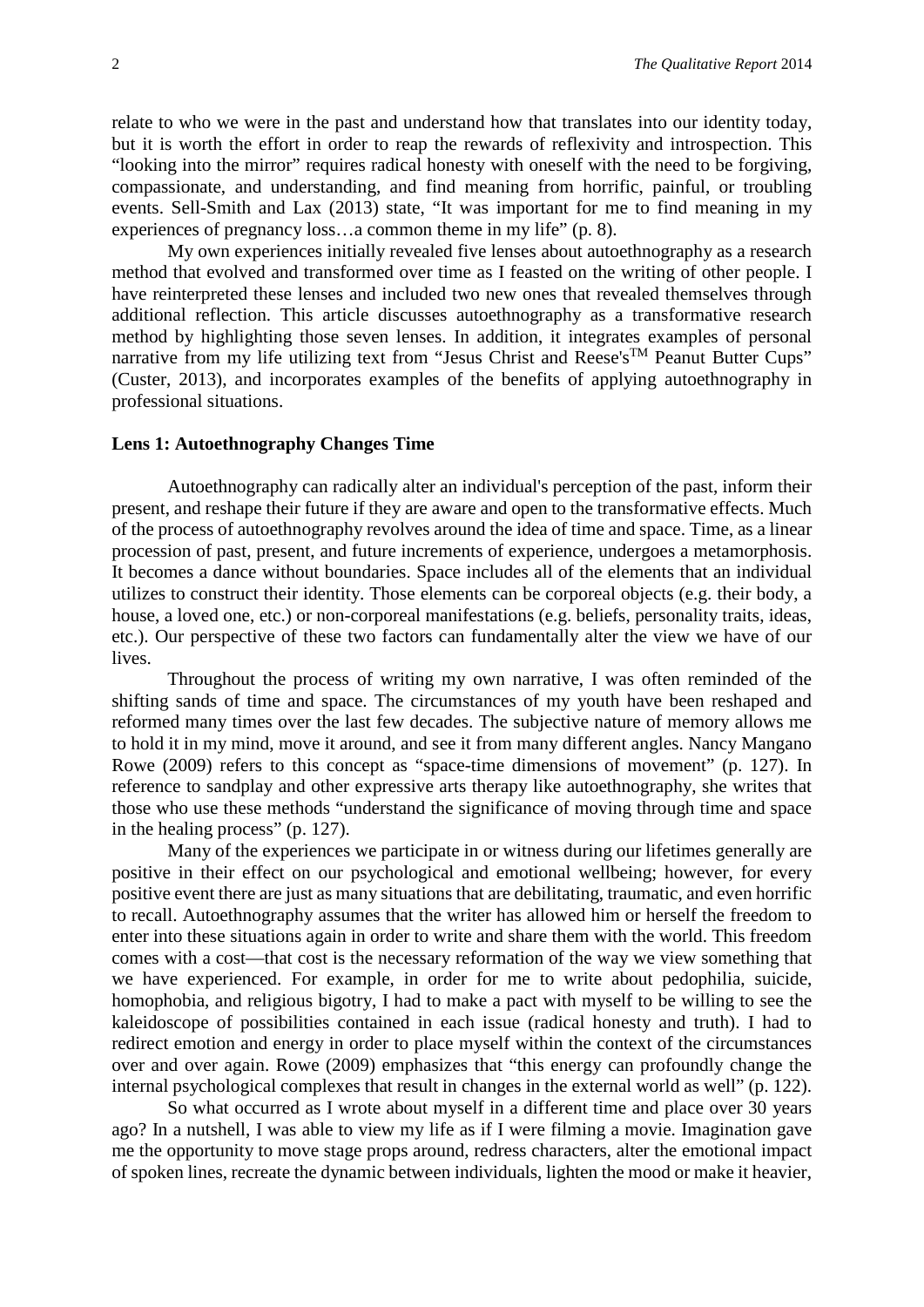and gain new perspective of lived experiences. This projection through "space-time dimensions" forced me to become more empathetic towards people that I had distanced myself from for many years, and to see events in completely different ways.

In writing about the unseen and unknown birth mother of her internationally adopted son, Sarah Wall (2008) beautifully illustrates how she formed empathy for this woman. The more I read, however, the more my problem of representation grew. I began to understand her perspective, her circumstances, and, thus, the enormity of her decision to "abandon her child." I started to empathize with her, and this created tension in how I might reconcile my longstanding exclusion of her from my consciousness with a new awareness of what her experience might have been. (p. 41)

This is exactly how I came to be able to write about those individuals who sexually, psychologically, and emotionally abused me as a child three decades ago. I cannot say I was able to forgive those people, but I did open my heart and soul to the necessity of understanding their way of being.

Rosemarie Anderson (2001) states, "What can be known is interpretive, ever changing, and creative. It can never be *nailed down* in an objectivistic sense. What is *true* today interpretively is not necessarily so tomorrow" (p. 87). To the best of my ability I altered time and space by reshaping how I perceive the phenomenon and individuals from my past life. Through autoethnography I was given the opportunity to interpret and reinterpret the fabric of my life's memories, thus constructing, deconstructing, and reconstructing my identity.

#### **Lens 2: Autoethnography Requires Vulnerability**

Autoethnography promotes vulnerability, nakedness, and shame in order to heal psychological and emotional wounds when individuals and society are receptive to the cathartic effects of feminine energies. I write from "JCRPBC" (Custer, 2013):

I was eleven years old when I lost my virginity to an older man.

The early morning light is beginning to punch through the heavy curtains draped across the living room window of my mother's 14 x 70 mobile home in rural Pennsylvania. The snore of my brother lying beside me is rhythmic. He can sleep through a tornado. I can see my mother's toes on the couch sticking out from under an afghan she finished knitting a few days ago. Her breathing is also heavy. Being relegated to the floor to sleep has become a common event during the summer. My mother thinks it saves electricity by shutting off the other rooms from air conditioning. We nest ourselves like a pack of animals in a burrow in the confines of a dark and sterile box called the "living" room. More like "death" room if you ask me.

Oh, I forgot to mention the most important part of this story. Above my head and to the right on the wall facing north hangs a picture of Jesus Christ nailed to the cross. He bleeds from his hands, feet, and head. A light bulb is installed at the top of the frame so that when it's turned on a beam shines down from heaven on the grisly image. The gruesome piece of wall decoration no longer has the shock effect on me as it once did. I now notice that Christ has a great body. His pecs are fleshy mounds of masculinity, his ripped abdominal area is toned to an eight-pack, and his thighs are thick and meaty. There isn't one hair on his entire youthful body. Some areas of his skin appear to glisten from sweat and all that is keeping him from being fully nude is a loincloth across his mid-section. My heart is racing thinking about the sacrilegious things I'd like to do with a guy like that. I'm not the least bit attracted to the beard, but that can be shaved off. Christ is my shepherd, and I want nothing more than to do the dirty with him. Christ leads me through the path of darkness into a back room filled with gloryholes. Christ makes me to lie down in green pastures where we film a pornographic scene of mutual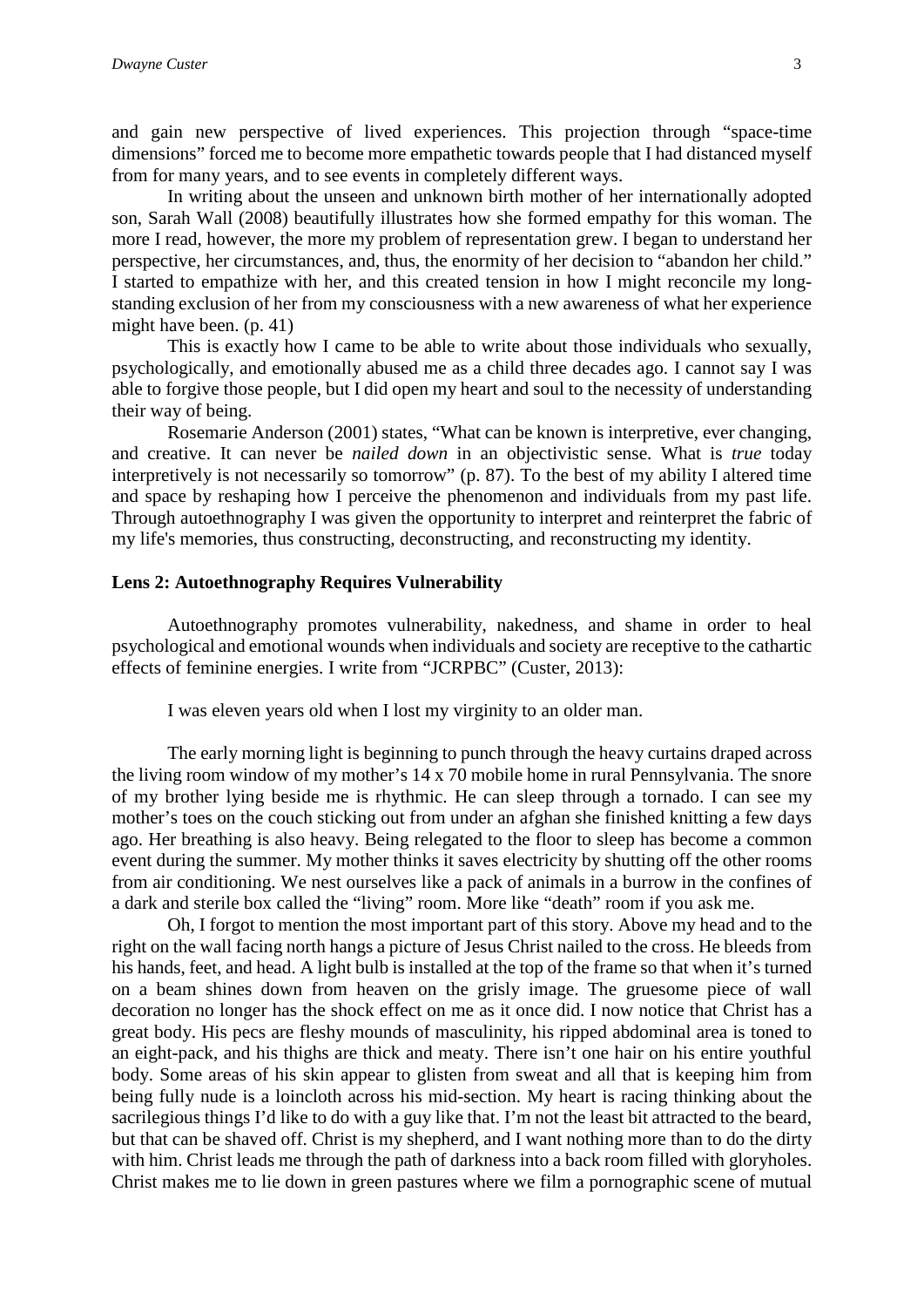lust. Yes, I know. I'm only eleven. (p. 1)

In her book Daring Greatly, Brené Brown (2012) discusses the concept of vulnerability (the elucidation of physical, psychological, emotional, or spiritual insecurities to self and others) in great depth. She immediately connects courage and fear with the level of vulnerability we are comfortable engaging with and displaying to the world.

Vulnerability is not weakness, and the uncertainty, risk, and emotional exposure we face every day are not optional. Our only choice is a question of engagement. Our willingness to own and engage with our vulnerability determines the depth of our courage and the clarity of our purpose; the level to which we protect ourselves from being vulnerable is a measure of our fear and disconnection.

Autoethnography by its very nature is engagement. It is reaching deep down into the soul and pulling up trash and scum. It is a dirty job. However, the results of engagement with oneself are the act of "courage and clarity of purpose." By choosing to withhold our deepest and most intimate thoughts from ourselves and the world, in effect, we create fear, insecurity, and distrust. Brown (2012) declares, "We need to feel trust to be vulnerable and we need to be vulnerable in order to trust" (p. 46).

Throughout the process of discovering my own vulnerability through writing, I began to understand and perceive subtle energies working on my psychological makeup. These energies were almost elusive in nature. They were not overt in the sense that they were forceful or aggressive. They were passive, receptive, sympathetic, gentle, and patient. Contrary to masculine energy that intimidates, constrains, demands, objectifies, and enforces, the energies working through my autoethnographic writing were feminine. They permitted me to be vulnerable, feel shame, and allow subjectivity in my theoretical work. At first I was fearful of subjectivity, but quickly realized that the fear limited my ability to trust. The feminine voice inside persuaded me to write about events from my past that were buried deep within my body. They invited me to bring the scars of abuse into the light of day where I could witness their true nature and permit them to heal. It wasn't easy.

Writing autoethnography is a test of one's ability to be vulnerable to his or her self. It cuts and it rips at our spiritual and psychological bodies, and can even cause the manifestation of injury in our physical bodies. Old wounds are reopened and exposed to the world. The exposition is at first cold, calloused, and terrifying, but by keeping our eyes open, the courage of being naked and vulnerable begins to heal our gashes. We become the embodiment of courage through writing. Rosemarie Anderson (2001) says, "Embodied writing brings the finely textured experience of the body to the art of writing. Relaying human experience from the inside out and entwining in words our senses with the senses of the world, embodied writing affirms human life as embedded in the sensual world in which we live our lives" (emphasis in the original, p. 83).

It was through autoethnography and embodied writing that I affirmed myself and no longer needed to hide behind the facade of etiquette and protocol. I was free to be myself and to sing out loud with a voice that speaks to the shadow and invokes the light.

#### **Lens 3: Autoethnography Fosters Empathy**

Autoethnography enables empathy through the embodiment of stories. The "space-time dimensions of movements" between individuals and Self forms empathetic behaviors that foster transformation and healing. I write from "JCRPBC" (Custer, 2013).

To the other side of me on the floor lies my mother's boyfriend. He's about the same age as Jesus hanging on the wall. His name is Tom. Tom represents the only male adult figure in my life after my dad passed away six years ago. I hate Tom. I think I hate him the most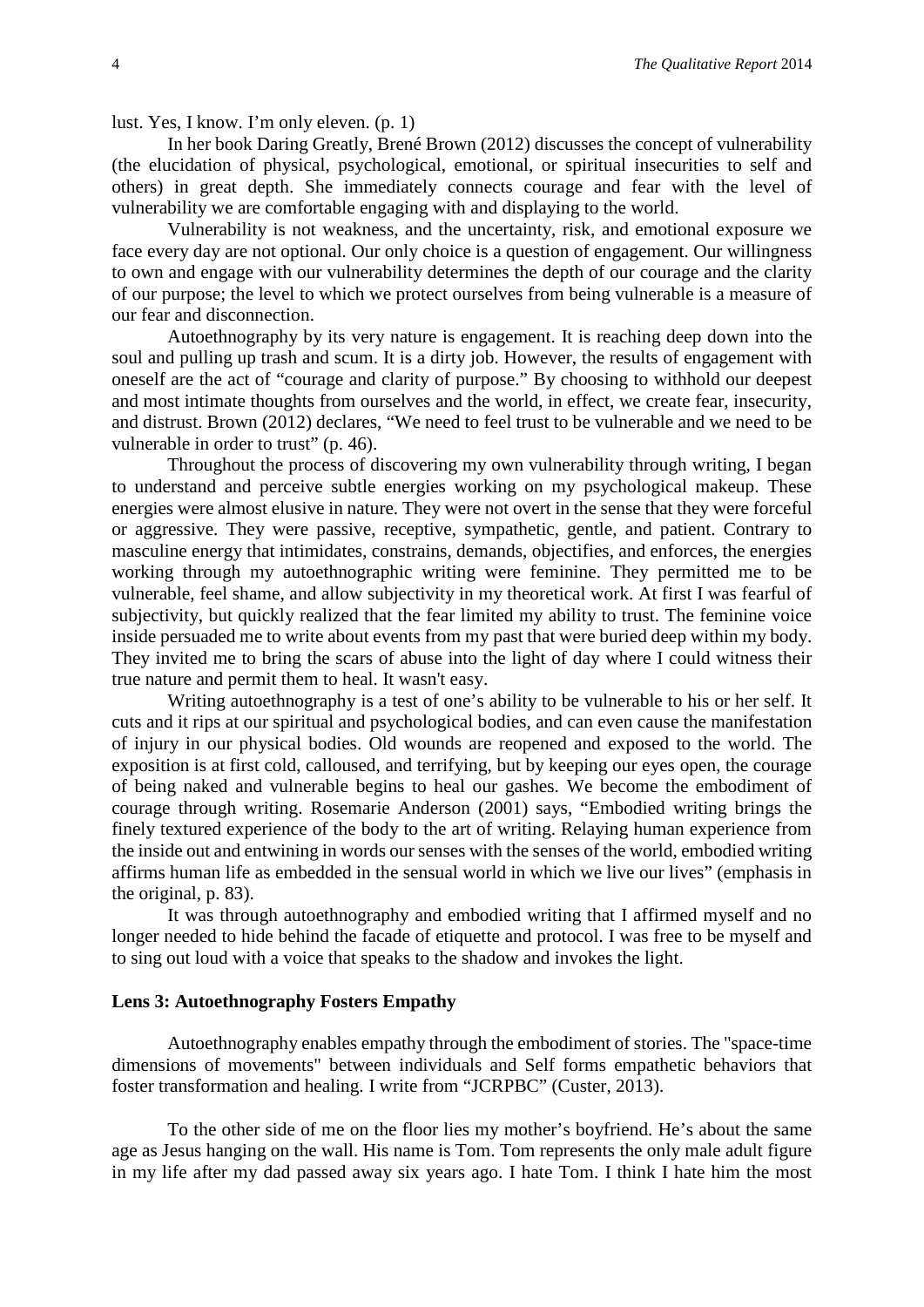because he mistreats my mother. I don't like abusive assholes. Maybe pedophiles can smell the pubescent hormones of kids and maybe not, but nothing stopped Tom from strategically placing his hand near my crotch as he turned to his side.

Morning Wood, meet Hand. Hand, meet Morning Wood.

The callous touch of Tom's hand on my penis is making me feel excited and also disgusted, but I give into the sexual tension of the moment. Tom obviously isn't asleep, but he's pretending to be. I block him out of my mind and focus on the feeling of orgasm. At least I think it's an orgasm. I'm not sure since my mother never explained the "how-to's" and "whatif's" of my male appendage. I don't know what else to do except go with the flow. I lost my virginity today. (p. 6)

How many times have you cried while watching a video online or were angered after reading a story in the newspaper about the struggles and trauma of other people? These feelings are known as empathy. We find a common frame of reference with strangers because we are able to put ourselves in their situation. Empathy fosters an environment of understanding, cooperation, transformation, and healing because we set aside our selfishness in lieu of altruistic and magnanimous behavior. In the same way, autoethnography "contains true-to-life, vivid depictions intended to invite sympathetic resonance in the readers or audience" (Anderson, 2001, p. 87).

The autoethnographic writer connects their own life experiences with those of onlookers in a way that transforms preconceived ideas and biases. My own writing evolved into a dialogue with a potential, and as yet unseen, readership. I exposed deeply held secrets and shadows from my life in order to place the readers in a comfortable voyeuristic position that might enable them to look at their own. From this existential sharing of spirit, community is born. "Autoethnographic texts reveal the fractures, sutures, and seams of self interacting with others in the context of researching lived experience. In interpreting the autoethnographic text, readers feel/sense the fractures in their own communicative lives…" (Spry, 2001, p. 712).

As I wrote "Jesus Christ and Reese's<sup>™</sup> Peanut Butter Cups" (Custer, 2013), I relived the smells, sights, sounds, and feelings of events long ago. I wrote from the heart in a way that would draw my readers into the living room of my mother's mobile home and feel the anger as I confronted her pedophiliac boyfriend. I created a vivid holographic representation not only to get people to cry and shout, but to also think. While mentoring a student about using autoethnography as her dissertation research method, Carolyn Ellis (1999) said,

…if you viewed your project as closer to art than science, then your goal would not be so much to portray the facts of what happened to you accurately but instead to convey the meanings you attached to the experience. You'd want to tell a story that readers could enter and feel a part of. You'd write in a way to evoke readers to feel and think about your life and their lives in relation to yours. You'd want them to experience the experience you're writing about… (emphasis in the original, p. 674)

Over the process of writing my autoethnography, I found it more and more beneficial to be frank and honest. By placing myself in this mindset, I formed a trust relationship with myself that I feel is readily noticeable in my work. This inner trust, as mentioned above, expands to create a bond between people who initially may have had nothing in common with one another. Dropping the need to feel secure, becoming vulnerable to the world, and openly inviting judgment breaks down barriers between human beings. In the act of setting aside my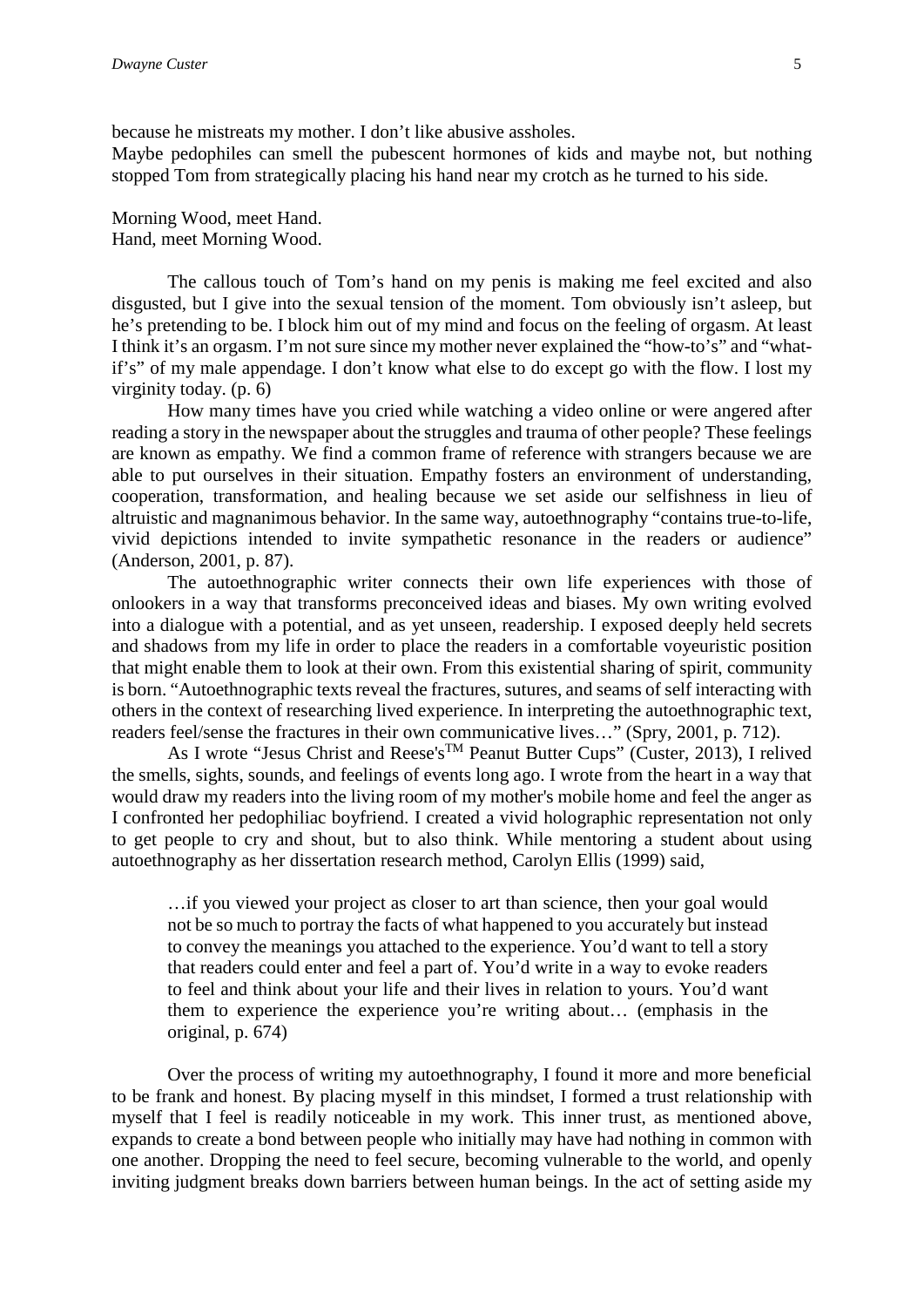fear of exposure, I was able to contribute to the nurturing of empathy. Ultimately, this became one of the most important reasons to write my personal narrative regardless of how raw or uncouth it may have seemed to my inner critic.

#### **Lens 4: Autoethnography Embodies Creativity and Innovation**

Autoethnography incites creativity by enabling the imagination of the readers, and is innovative by design because it focuses on unique individual experiences. I write from "JCRPBC" (Custer, 2013).

Today is a good day! I fought back and released the rage that has been building in me over the past three years. Earlier my mother and Tom were arguing. Their fights are loud and abusive. Many times I just want to grab a knife and stab Tom over and over again. Feelings of anger and hate are my constant companions. There is guilt in me also – guilt that I've betrayed Jesus Christ and failed to turn the other cheek. How can I? How can I stand by and let my mother be abused regardless of how ignorant she might be? In my own way, I am becoming what my father never was before he died. I am the son, the husband, and the father figure my mother wants and needs so badly. I can't be all of these though, and some days it is hard just to be a son. Today was one of those days. I got involved in the argument and just about the time Tom was going to hit me, I grabbed a can of aerosol hairspray and let him have it right in the face. He screamed in anger, but I was laughing my balls off. It felt so good to let out repressed frustration. Finally, I could stand naked to the world and didn't give a shit. My mother tried to stop me in some kind of twisted attempt to protect her boyfriend. The irony is almost ludicrous. I don't think my mother knows how to separate her sick need for Tom and the love she should be providing me. She was now the object of my anger and I screamed back at her for what she was doing. "You think you know everything! You don't! You don't even know that he's been sucking my dick the last three years!" Maybe she does know but can't admit it. Maybe she is so afraid of the demons inside her head that it would kill her to take a stand for her children.

As I sat down to write snapshots about my life, I couldn't help but wonder what was too much to reveal and what was too little. This inner dialogue caused me to write and rewrite many stories in order to find just the right words, essence, and spirit. I wanted to evoke a sense of dread during some moments and anguish during others. I wanted the reader to feel my anger, elation, disgust, passion, awe, and lust. In order to do that I had to energize my imagination, relive experiences in my mind and heart over and over again, and paint a picture as vivid as a photograph. Often this required that I allow sections of narrative to incubate so that they might gestate and come to fruition over time. This "slowing down" allowed creativity to flower. "Indeed, in slowing down and looking for resonance within the body of the writer in the act of writing, embodied writing reveals the tangibly unique – sometimes ineffable – qualities of the writer" (Anderson, 2001, p. 86). The subtle qualities I wanted to convey to the reader percolated without force.

Autoethnography is a creative process. It is an artistic tool of deep inquiry. It cuts and chisels at the stone of our being in order to reveal a marble statue inside our many layers of coal. It is also an innovative tool because it promotes reevaluation, reinterpretation, and reinvention from the inside out. "Thinking out of the box" about our lives in retrospection and introspection stimulates creativity and innovation which are social tools used to "transmit our identities and social positions to others. They are social products that represent cultural norms and beliefs and transmit normativity, hegemony, power, oppression, and resistance" (Brown, 2011, p. 80).

I had to think literally and figuratively as I wrote about issues such as pedophilia,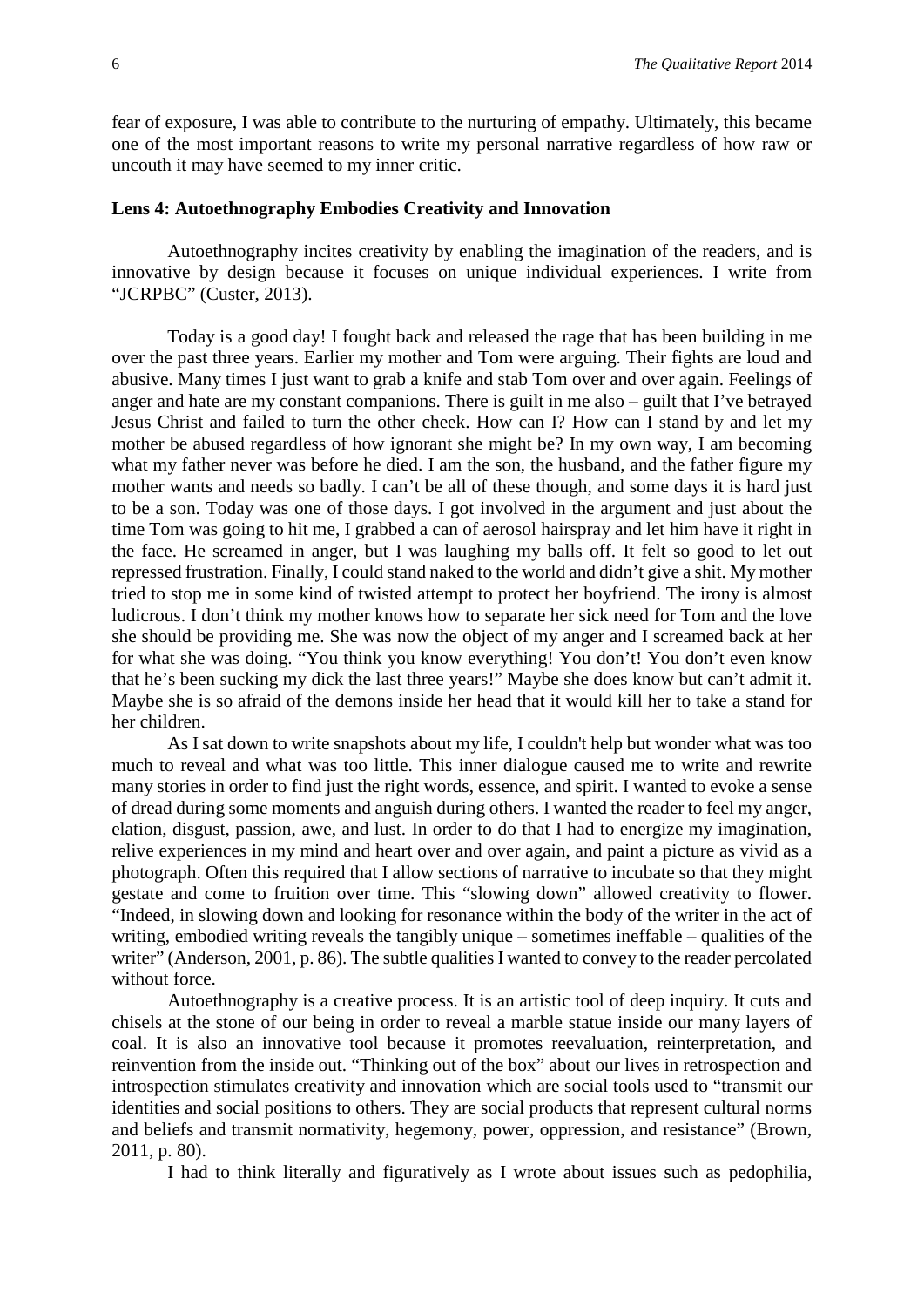religious sacrilege, emotional abuse, suicide, homosexuality, sexual deviancy, and neglect. This required no uncertain amount of license to weave a personal narrative that would appeal to a broad audience who may or may not have a common frame of reference. I learned to compose and perform a lyrical ballad much like the bards of old. In my autoethnography, "poetic images, literary style, and cadence serve embodied depictions and not the other way around" (Anderson, 2001, p. 88). That is the true beauty of autoethnography as a research method – art serves as a means to convey life.

Autoethnography provides the modern researcher with the opportunity to communicate multiple world views without compromising the need to be scientific. It keeps the researcher embedded dead-center in her work and does not separate the two. It has been argued that it is impossible to have completely objective data as long as the influence of the researcher remains a variable in how that data is finally interpreted (Ellis, 1999; Spry, 2001; Wall, 2006, 2008). Positivism is tainted by human influence and many research methods are now addressing this reality. Sarah Wall (2006) speaks to the emergence of postmodernism in response to positivism. "The goal of postmodernism is not to eliminate the traditional scientific method but to question its dominance and to demonstrate that it is possible to gain and share knowledge in many ways" (p. 2). Creativity and innovation that inspires change, transformation, and revolution offers multiple ways of seeing the world. As a community of beings, one authoritative truth or vision is not sufficient for we all live unique stories.

#### **Lens 5: Autoethnography Eliminates Boundaries**

Autoethnography uses metaphors, symbols, and allegory to communicate knowledge between individuals (human and non-human) and cultures. I write from "JCRPBC" (Custer, 2013).

It's been about six months now since I tried to commit suicide. The process of healing and growth has taken its toll on numerous occasions, but I am beginning to see light on the horizon. My best friend puts up with me somehow even after I told her I was gay. The other day she took me to a local pond that attracts many ducks and geese that nest there during the spring. One particular goose made her nest along the bank of a small stream that winds away from the pond. In many ways I see myself in her. I am also sitting on a nest of eggs waiting for them to hatch. In my case, these eggs are dreams, goals, and possibilities. Patience has never been one of my strongest points and I have my mother to thank for that. Instant gratification is something I am very familiar with. That's probably why I take sexual risks. I need to be more careful though. This new disease called AIDS is killing gay men left and right. I don't think I'll ever contract the virus, but nevertheless, I scheduled a test. It sucks that you have to wait at least two or three weeks for the results. It would be ironic if the test were positive after trying to kill myself.

I inch closer. Scuttle. Scuttle. Closer. Minutes tick away. I inch closer to little Mother Goose. Slink. Slink. She watches me. I watch her. Mindful. Aware. Scuttle. Scuttle. Slink. Slink. I'm within a couple feet. Inches. Slowly I reach my hand out. Soft feathers. She hisses quietly.

At last after what seems like an eternity, Mother Goose lets me touch her feathers and pet her neck. I am in complete meditation and ecstasy. Nothing else in the world exists except the tickle of a feather, the slight movement of her head, and complete silence. Not silence as in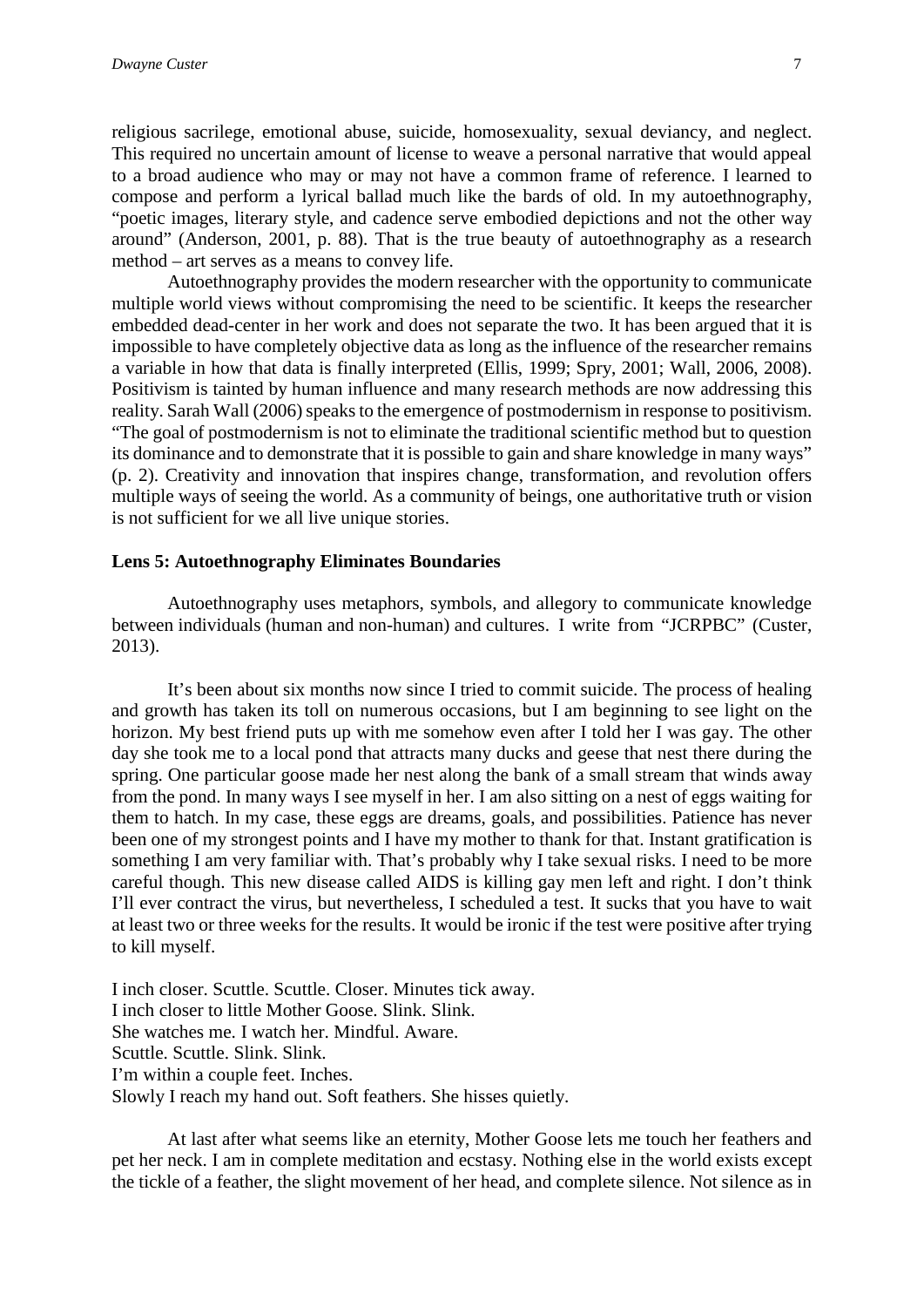absence of sound, but silence as in peace. This feeling is like a no-thing-ness. I am one with the goose and everything around us – deep interconnection. I don't even know that a picture is being taken of Mother Goose and me. Profound silence.

I could not have learned patience any other way than how I did just now. This beautiful, exotic creature seems more real to me than people. I connect with the goose on such a deep level that nothing can describe it, and in fact, to put this experience in words does not do it justice. Words destroy the completeness I feel.

Sarah Wall (2006) provides the most concise purpose of autoethnography that I have read to date. She says, "The intent of autoethnography is to acknowledge the inextricable link between the personal and the cultural..." (p. 1). In other words, "I am the world and the world is me." This is the "inextricable link" that Wall talks about. Each individual human being creates society and culture. We are the world both in the literal and figurative sense. Responsibility becomes more than just a duty to family or country—it becomes a living reality, first to ourselves and then outward to others. Autoethnography communicates the "self" to the world and the world is deeply augmented. Many of the researchers I read agree with this conclusion (Ellis, 1999; McIlveen, 2008; Spry, 2001; Zimmermann, 2009).

The preceding four lenses are attributable to this cross-cultural communication, but none more so than the third – empathy. Peter McIlveen (2008) in "Autoethnography as a Method for Reflexive Research and Practice in Vocational Psychology" asserts, "Perhaps story is the soul of empathy – genuine understanding, a shared humanity that reaches across, touches; and in feeling with the other, we become our own self – the human intertextuality of existence" (emphasis in the original, p. 19).

It is certainly true that in my own journey of writing "Jesus Christ and Reese's<sup>TM</sup> Peanut Butter Cups" I had to become "another Dwayne" in order to share his experience. He is a younger person who faced great challenges from many directions long before he had graduated high school. In addition, I had to place myself in the shoes of the people that influenced this younger Dwayne. I had to feel their pain, sadness, and shadows as if they were my own. And finally, the process came full circle as I projected my life onto the screen for others to witness in reflection of their own.

Autoethnography is the embodiment of "the human intertextuality of existence" because someone had the courage to be vulnerable – first with themselves and eventually with others. I had to quietly listen to "another Dwayne" in order to hear the truth of his story. I had to set aside my preconceived ideas of his experiences and allow myself to be open to multiple worldviews, or be blinded by my own biases.

#### **Lens 6: Autoethnography Invites and Honors Subjectivity**

Autoethnography is intrinsically subjective. It brings the researcher/writer into selfawareness and honors their ability to affect the world around them.

Many times throughout the righting of "JCRPBC" I was faced with the realization that my work was as far removed from an objective, empirical analysis of homosexuality and human development as you could get. I was constantly lambasted by authors I read who insisted on the eternal separation of research from the researcher. There could be no room for personal opinion, feelings, or relationship with the theoretical constructs that I as the researcher was considering. Sell-Smith and Lax (2013) relate with this dilemma by mentioning, "A successful dissertation equals one that rejects the null hypothesis. Students are encouraged to study a phenomenon from afar, failing to situate themselves in personal relationship to the study and failing to reveal how the study relates to them personally" (p. 1). My rational mind could accept the need for "objective" science, and yet my natural mind spoke to me from an instinctual point of view. How could society have evolved (or devolved) to a state of denial of intuition and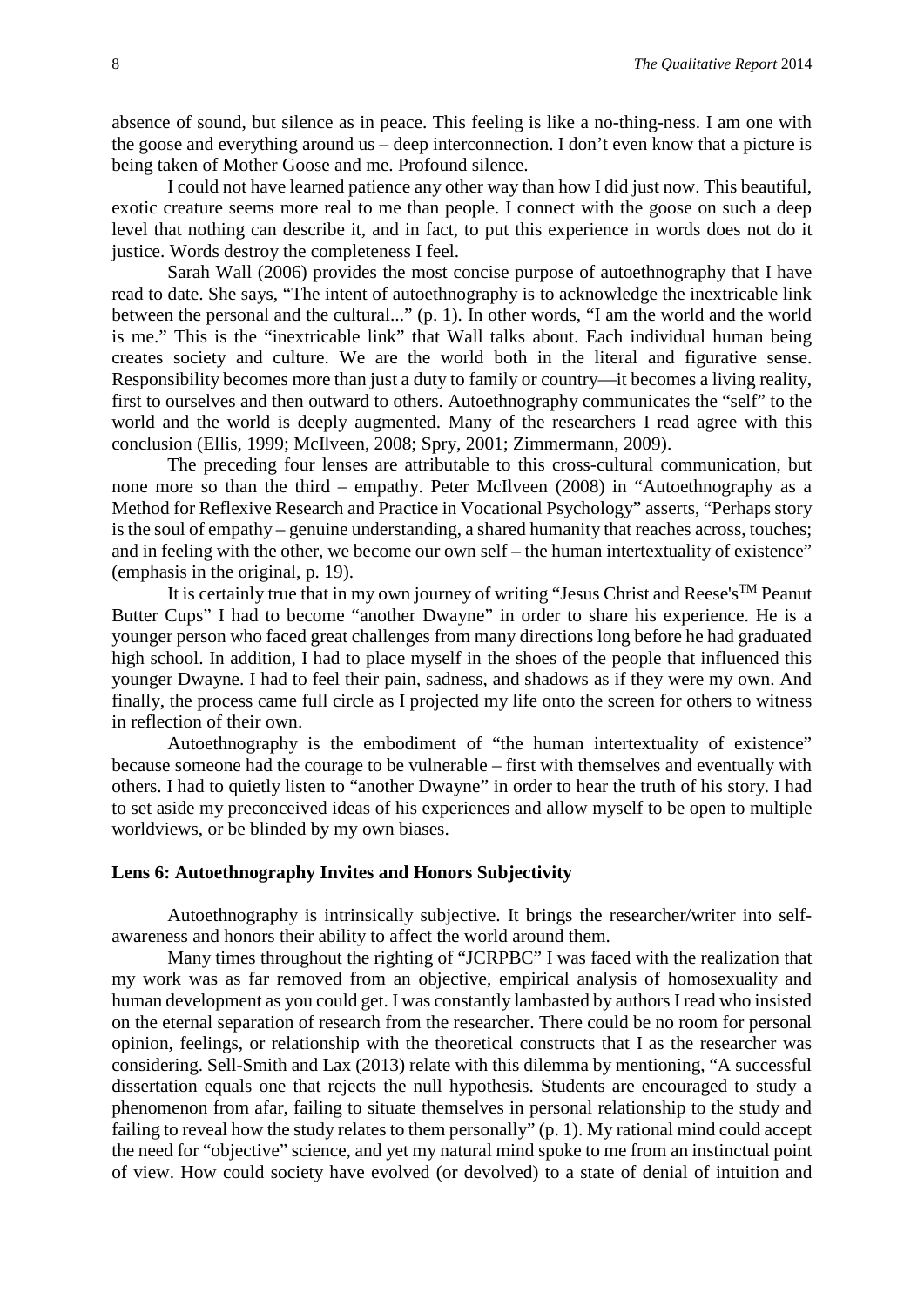creativity, and proceed to condition the individual mind to reject its own experience as valid? This question led me to rebel against traditional empirical science, and allowed me to display significant subjectivity regarding human development in "JCRPBC". Science was telling me to sell myself short, but I could not in good faith reject my unique identity. Sell-Smith and Lax (2013) emphatically reaffirms this position saying, "My experience of multiple and recurring pregnancy loss was and continues to be a significant part of who am I and how I look at the world. Failing to acknowledge how these experiences impact my dissertation research would ignore or deny a significant part of my identity" (p. 2).

Autoethnography as a transformative research method is valuable to science because it incorporates and even celebrates individuality. It allows the researcher a unique way of understanding their intimate and influencing relationship with the research process itself. Sell-Smith and Lax (2013) once again affirm this theory stating, "Instead of trying to keep a façade of objectivity, I realize that I am more authentic when I acknowledge my own 'situatedness' and draw awareness to the role I play in creating and shaping knowledge" (p. 14).

More accounts of how autoethnography is reshaping the face of science and allowing subjectivity to influence our relationship to the world around us is provided by Davidson (2012), Hodgins and Boydell (2014), and Raab (2013).

#### **Lens 7: Autoethnography Provides Therapeutic Benefits**

Autoethnography is therapeutic in nature and writing about one's Self in relation to a theory, experience, or belief is transformative.

Great insight can be gained through the vulnerability that an individual places him or herself in order to relive and share traumatic events from their private lives. In dialogue with another person about these writings, additional growth and healing can occur. Therapy does not necessarily come in the form of an old man with a white beard. It can also come from a heart that is willing to be open to exposition and nakedness.

Writing and telling a story about myself opened old wounds, but also manifested the energy needed to heal them completely. I had to be available to the past as I wrote about pedophilia, sexual, emotional and psychological abuse, and discrimination in the form of homophobia. It became obvious through the discourse that I was having with myself that these old scars were never completely dissolved. Caroline Allbon (2012), writing about her own wounds brought about through a diagnosis of Multiple Sclerosis (MS) reveals the cathartic attribute of autoethnography in her life. "It [Allbon's paper] proposes the use of stories, specifically ante-narratives, to highlight how making the invisible aspects of chronic illness visible; and contributes to work on organisational learning whereby knowledge drawn from the body can serve as a prospective sense-making activity…" (emphasis in the original, p. 62). These "invisible" aspects that Allbon refers to can be emotions, fears, thoughts, beliefs, subconscious iterations, or other hidden products of suppressed experiences. Allbon (2012) continues saying, "The paper provides insights about how personal change is brought about as result of a confirmed diagnosis of MS. It suggests that storytelling contributes to the transformational process to learning about new routines in the management of MS, outlining how and why the development of leadership is important throughout the story-telling process" (p. 62).

The need to understand and heal myself through autoethnography (Sell-Smith & Lax, 2013, p. 2) forced me to interact with who I was in the past first and then integrate that person into the person I am now. This required working with the idea of who I was and who I am, in addition to the ideas of other people that I shared my work with. Sell-Smith and Lax (2013) write, "The process of constantly bouncing my own reactions off of the reactions of others and the literature benefitted me in myriad therapeutic ways" (p. 14).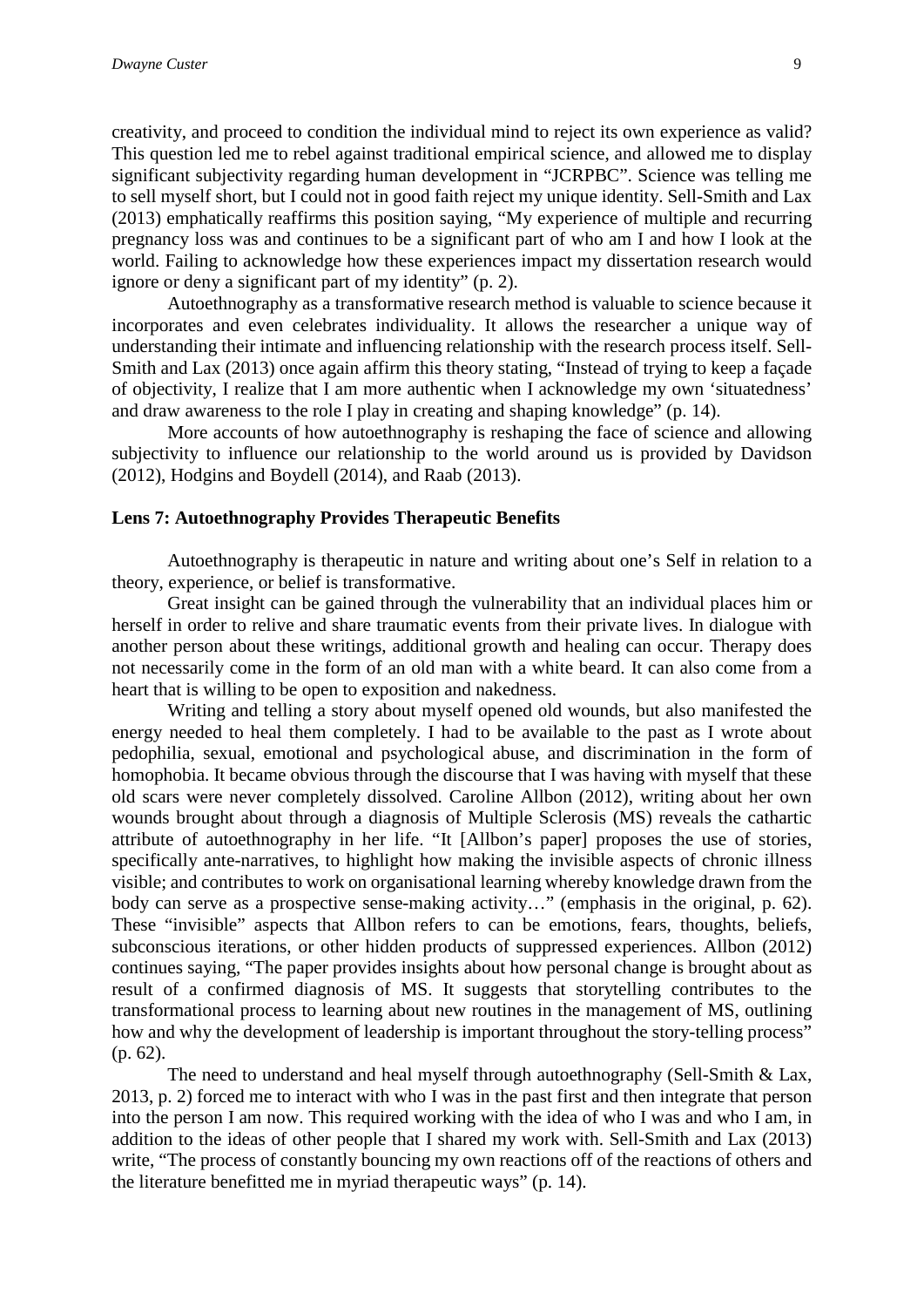The amount of literature available (Hodgins & Boydell, 2014; Malhotra, 2013; Raab, 2013) on the therapeutic benefits of autoethnography is growing every year, and it is becoming clearer that everyone from educators to psychologists and corporate executives to counselors are benefiting from this method of inquiry.

#### **Implication: Autoethnography in Professional Application**

As I move out of being a graduate student and into the professional arena, I am faced with the difficult choices of how I want to apply autoethnography occupationally. This method of research has been the subject of ridicule for many decades in the scientific community, and is just now beginning to gain ground and momentum as a valid and acceptable way of knowing. The benefits of autoethnography in education, counseling, psychology, sociology, the arts, and other spheres are prominent subjects of discussion.

Ellyn Lyle (2013) in "From Method to Methodology: Narrative as a Way of Knowing for Adult Learners" shows us how learning can be facilitated through reflexive narrative. She states, "Informed by a critical agenda, I understand reflexive narrative processes as uniquely able to help teachers and learners revisit schooling experiences with the aim of shedding light on their educational experiences" (p. 22). This critical awareness of "revisiting" past experiences can redefine learning for adults at critical junctures in their lives.

Tom Strong and his colleagues in "Meaning-Making Lenses in Counselling: Discursive, Hermeneutic-Phenomenological and Autoethnographic Perspectives" shows us how writing can shape and reshape individuals in need of understanding of given circumstances and past situations. Strong, et al. (2008) writes, "Counselling can be seen as a context or process for meaning-making where clients and counsellors actively interpret and construct meaning" (p. 117). He places great emphasis on the role of the counselor as facilitator or "tour guide" in the dialogue they have with clients, helping them walk through the events of their lives and gaining some kind of validation and significance (Strong et al., 2008, p. 125). Finally, Strong et al. (2008) points out the many ways or modalities available to a counselor when working with clients through autoethnography.

Autoethnographic counsellors attempt to engage their clients on many levels, to recreate with them what it is in their stories that are important to them. This high level of engagement is facilitated by the many different modalities for expression that AE [autoethnography] recognizes and utilizes. Song, poetry, plays, stories, talking, dance, music, yoga, media, journalling, art, role play, history, cinematherapy, bibliotherapy, painting, novels, comics, and conversation are a few of the different modes of expression which AE [autoethnography] recognizes.

Even within sociology and education the benefits of narrative are quite obvious when applied within a safe and comfortable environment for individuals to express themselves. David Purcell (2013) as a sociology teacher writes, "This reflective practice enables me to assess the effectiveness of classes, become more efficient and precise with my course preparations, have a stronger sense of mastery as a teacher, and more deeply understand the relevance of sociology for the scholarship of teaching and learning" (p. 6). He provides three solid benefits of reflective practice in his occupation: improving as a teacher, improving course preparation skills, and improving as a sociologist (Purcell, 2013, p. 13-15).

Autoethnography will be an intricate and vital aspect of any professional endeavors I partake of in the future. Whether developing a team of employees in a leadership position, or educating adults through distance learning, I will consistently utilize personal narrative as a means for growth and transformation. I believe that as individuals change, so also do the organizations and social structures they create. Allbon (2012) illustrates how this is possible.

While autoethnography draws the attention of the researcher to the "self," it is reflection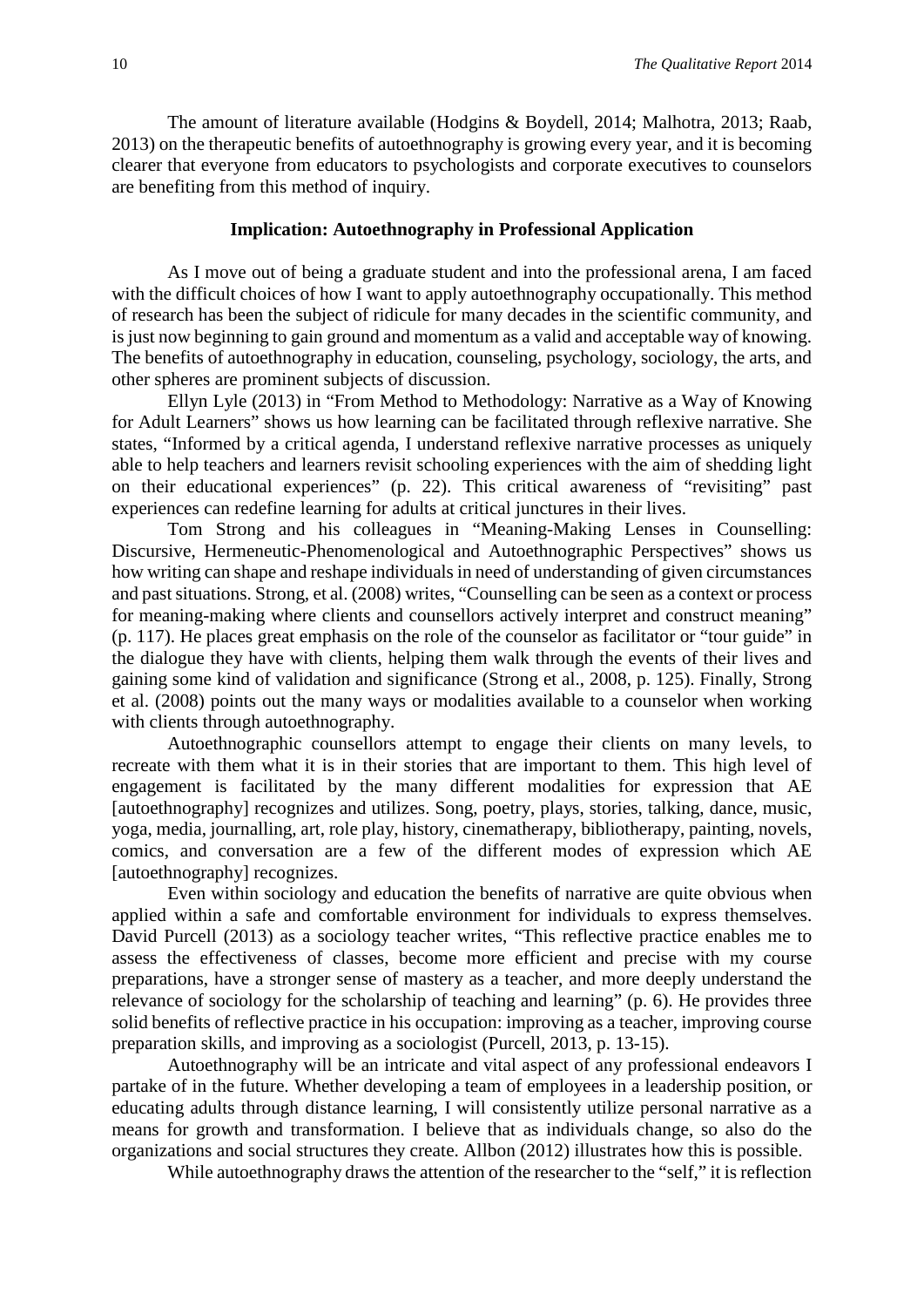on the impact or effect of organisational experiences on self and vice versa that supports my claim that, most importantly, my autoethnographic approach to inquiry is a useful method to address organisational development and has implications for developing leadership and change management. (p. 69)

With increasing numbers of accounts of practical application of autoethnography in occupational settings (Edwards et al., 2011; Hodgins & Boydell, 2014; Raab, 2013; Vasconcelos, 2011), it is without a doubt that the future looks very bright for self-reflective research methods.

#### **Continuum: Autoethnography as a Transformative Research Method**

Is autoethnography transformative as a research method? The answer is resoundingly affirmative! Diana Raab (2013) mentions, "…the transpersonal relevance of an autoethnographical study encompasses the idea of fostering self-awareness and self-discovery, which may lead to transformation. The autoethnographical researcher must be comfortable exposing his or her deepest emotions" (emphasis in the original, p. 14). Transformation occurs dramatically for the individual who is courageous enough to reveal him or herself to the world and readily embarks on a fantastic journey. It also occurs for those that participate in the process of introspection, reflexivity, and contemplation with the autoethnographer (i.e. the readership, audience, or other researchers). Autoethnography is a transformative research method because it changes time, requires vulnerability, fosters empathy, embodies creativity and innovation, eliminates boundaries, honors subjectivity, and provides therapeutic benefits.

It must be reiterated that the process of autoethnography as a research method is often painful and numbing, and the radical honesty required of the researcher when faced with her own humanity can be overwhelming at times. However there are many therapeutic and occupational benefits of the method as discussed above. Sell-Smith and Lax (2013) write, "...the rage and resentment that I felt from my losses gave me the momentum to power through this project in a raw and genuine way" (p. 14).

Speaking about the process of transformation in autoethnography, Sarah Wall (2006) writes, "I was confronted, challenged, moved, and changed by what I learned" (p. 2). I can personally attest to the truth of this statement. The metamorphosis cut deep into my being and continues to affect me each day. I see myself in a different way because "autoethnography has been a vehicle of emancipation from cultural and familial identity scripts that have structured my identity personally and professionally" (Spry, 2001, p. 708).

Sell-Smith and Lax (2013) also paint a picture of metamorphosis within the scientific community stating that, "The combination of quantitative, constructivist and autoethnographic perspectives could potentially add a new layer of depth and richness to data that originally seemed flat and sparse after statistical analysis alone" (p. 2). This is an exciting time to participate in the growing movement to make autoethnography a valid and acceptable method of research.

As a researcher, a student, and a human being, I will continue to embody autoethnographic research and writing because of a desire to transform my inner self and others. As McIlveen (2008) points out, "Reflexivity in research and practice offers more than a checking process; it is a process which in itself proffers new understandings and actions transformation" (p. 17). I welcome this transformation for the rest of my life as a continuum of never-ending exploration and self-discovery.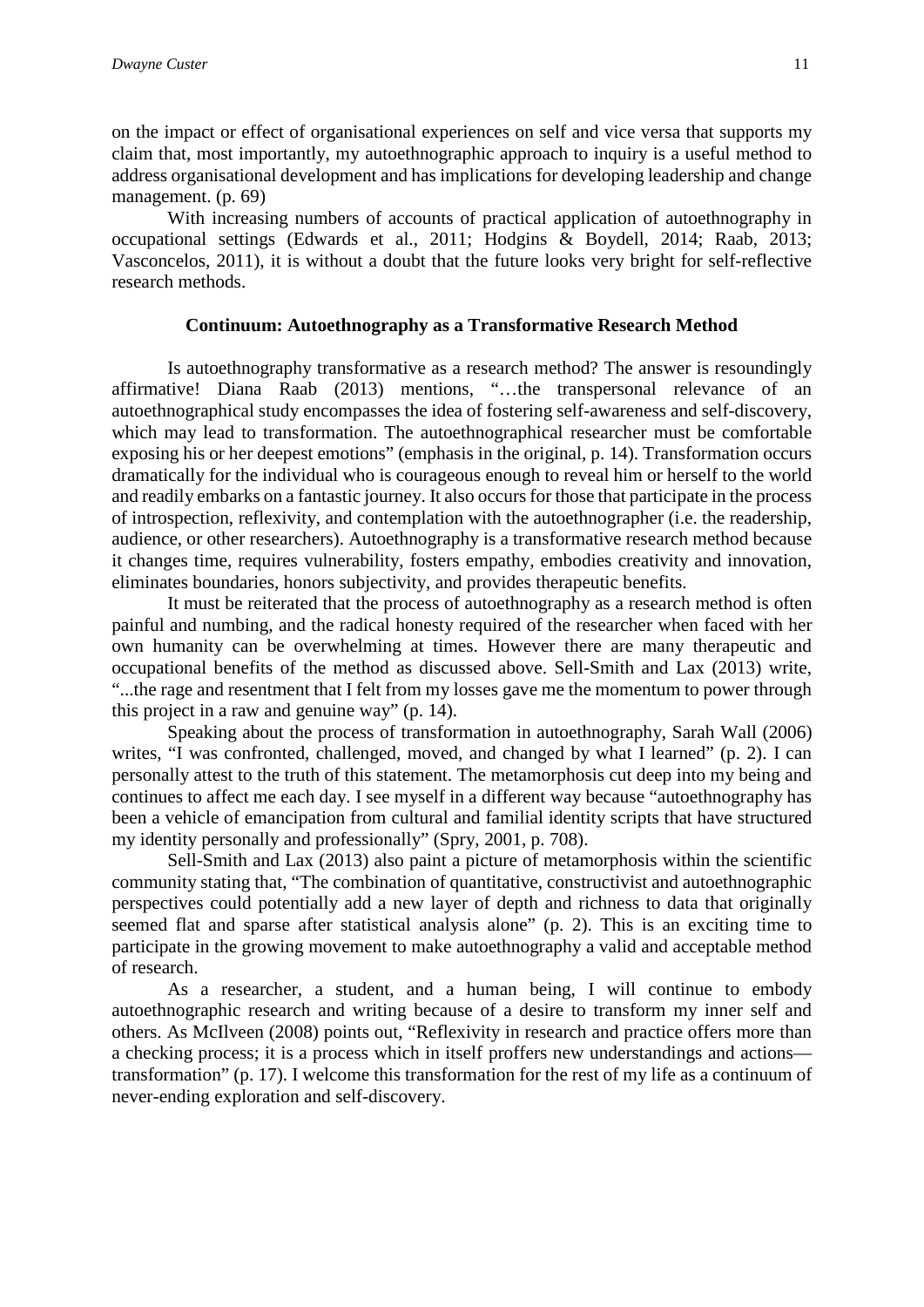#### **References**

- Allbon, C. (2012). "Down the rabbit hole" "curiouser and curiouser": Using autoethnography as a mode of writing to re-call, re-tell and re-veal bodily embodiment as self-reflexive inquiry. *Journal of Organizational Ethnography, 1*(1), 62-71. doi: 10.1108/20466741211220660
- Anderson, R. (2001). Embodied writing and reflections on embodiment. *The Journal of Transpersonal Psychology, 33*(2), 83-98.
- Brown, B. (2012). *Daring greatly: How the courage to be vulnerable transforms the way we live, love, parent, and lead.* New York, NY: Gotham Books. Kindle Edition.
- Brown, M. A. (2011). *Coming out narratives: Realities of intersectionality* (Doctoral dissertation). Retrieved from Georgia State University Digital Archive.
- Custer, D. (2013). *Jesus Christ and Reese'sTM Peanut Butter Cups: A Narrative on Homosexual Identity, Spirituality, and Human Development.* Manuscript submitted for publication.
- Davidson, J. (2012). The journal project and the I in qualitative research: Three theoretical lenses on subjectivity and self. *The Qualitative Report, 17*(63), 1-13. Retrieved from<http://www.nova.edu/ssss/QR/QR17/davidson.pdf>
- Edwards, M., Perry, B., & Janzen, K. (2011). The making of an exemplary online educator. *Distance Education, 32*(1), 101-118. doi:10.1080/01587919.2011.565499
- Ellis, C. (1999). Heartful autoethnography. *Qualitative Health Research, 9*(5), 669-683. doi: 10.1177/104973299129122153
- Hodgins, M, & Boydell, K. M. (2014). Interrogating ourselves: Reflections on arts-based health research. *Forum Qualitative Sozialforschung/Forum: Qualitative Social Research, 15*(1), Art. 10. Retrieved from<http://nbn-resolving.de/urn:nbn:de:0114-fqs1401106>
- Jones, S. H., Adams, T. E., & Ellis C. (Eds.). (2013). *Handbook of autoethnography*. Walnut Creek, CA: Left Coast Press, Inc.
- Lyle, E. (2013). From method to methodology: Narrative as a way of knowing for adult learners. *The Canadian Journal for the Study of Adult Education, 25*(2), 17-34.
- Malhotra, P. (2013). An autoethnographic journey of intercountry adoption. *The Qualitative Report, 18*(63), 1-13. Retrieved from <http://www.nova.edu/ssss/QR/QR18/malhotra63.pdf>
- McIlveen, P. (2008). Autoethnography as a method for reflexive research and practice in vocational psychology. *Australian Journal of Career Development, 17*(2), 13-20.
- Purcell, D. (2013). Sociology, teaching, and reflective practice: Using writing to improve. *Teaching Sociology, 41*(1), 5-19.
- Raab, D. (2013). Transpersonal approaches to autoethnographic research and writing. *The Qualitative Report, 18*(42), 1-19. Retrieved from <http://www.nova.edu/ssss/QR/QR18/raab42.pdf>
- Rowe, N. (2009). The healing power of creative expression. In D. McCarthy (Ed), *Speaking about the unspeakable* (pp. 115-129). London, England: Jessica Kingsley Publishers.
- Sell-Smith, J. A., & Lax, W. (2013). A journey of pregnancy loss: From positivism to autoethnography. *The Qualitative Report, 18*(92), 1-17. Retrieved from <http://www.nova.edu/ssss/QR/QR18/sell-smith92.pdf>
- Spry, T. (2001). Performing autoethnography: An embodied methodological praxis. *Qualitative Inquiry, 7*(6), 706-732. doi: 10.1177/107780040100700605
- Strong, T., Pyle, N. R., deVries, C., Johnston, D. N., & Foskett, A. J. (2008). Meaning-making lenses in counselling: Discursive, hermeneutic-phenomenological, and autoethnographic perspectives. *Canadian Journal of Counselling, 42*(2), 117-130.